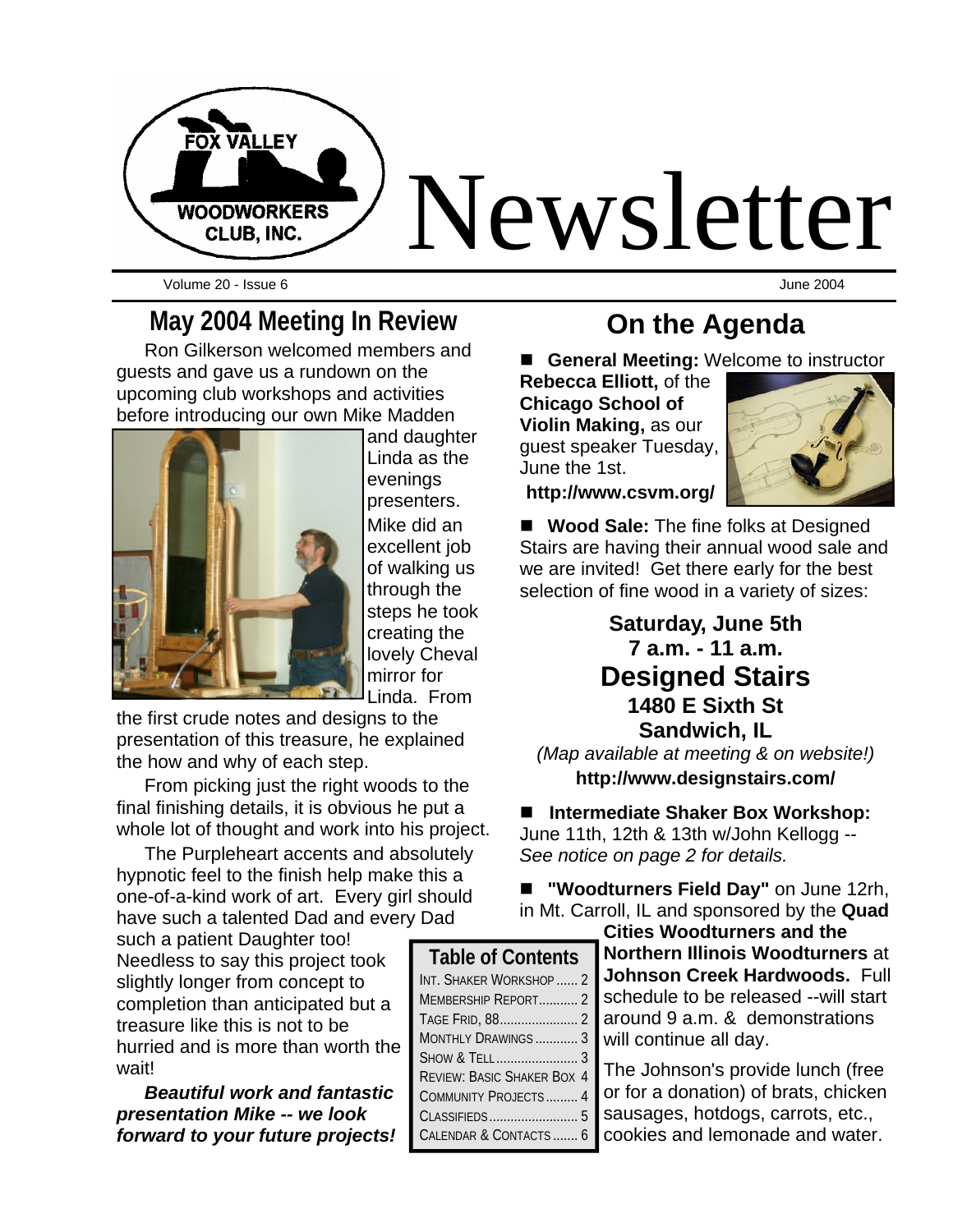# **Membership Update**

We had one renewal and six new members sign up in May:

#### **Renewals:**

Janet Borders **New Members:**

Robin Blair Robert Crawford Lorrey Guarrero Doug Marx Michael & Sandy Saad



Jim Vojcek Dave Wilson

**James Nellis, Membership**

### **Library News**

Stop by and browse...We have loads of books, DVDs, videos, magazines and more to inspire that next project!



**Cheryl Miller, Librarian**

## **Shaker Box Workshops** *Intermediate Class:* **Jun 11th, 12th & 13th**

*(Prerequisite: Prior Basic Class/Any School, Etc.)*

2.5 days of Intermediate instruction on Fri. 6 p.m. to 10 p.m., Sat. 8:00 a.m. to 4:00 p.m. and 8:00 a.m. to 4:00 p.m. on Sunday.

Each registrant will be given a detailed list of

project choices with completion time, wood choices and cost to send back to Kellogg (Project costs will be collected at the workshop and he will bring extra ones to buy at the workshop too.) Workshop fee is \$165 per person



and includes 2 buffet lunches on weekend and a free #2 fixed-handle carrier to build.

*Intermediate Class limited to the first 14 applicants paid by the end of the June 1st meeting -- Space is still available but do not dawdle -- Get your registration in NOW!*

# **Woodworking Expert Tage Frid, 88, Dies** -

By Associated Press

May 10, 2004, 3:32 PM EDT

MIDDLETOWN, R.I. -- **Tage P. Frid**, a master woodworker who taught at the **Rhode Island School of Design** and wrote a well-known woodworking textbook, has died after battling Alzheimer's disease. He was 88 when he died May 4, according to Memorial-Hambly-Connors funeral home in Newport. He was known as the **"dean of American woodworking"**, largely because he taught aspiring furniture designers and woodworkers. He dedicated most of his **50-year career**, first in his native Denmark and later in the United States, to teaching and lecturing.

Frid completed his education as a journeyman in 1934 and served a five-year apprenticeship under master craftsman Gronlund Jensen. He graduated from the Vedins School in 1940 and the Graduate School for Interior Design in 1944, both in Copenhagen.

He emigrated to the United States in 1948.

He was a faculty member of the School for American Craftsmen, first at Alfred University and then at the Rochester Institute of Technology. In 1962, he became a professor and department head of the woodworking and design program at Rhode Island School of Design in Providence.

He was the author of a three-volume textbook entitled **"Tage Frid Teaches Woodworking"** and had been a contributing editor, since 1975, to the journal **"Fine Woodworking"**.

Several of his pieces are in the permanent collections of the Smithsonian Institution, the Boston Museum of Fine Arts and the Museum of Art at RISD. He was a co-founder of several craft-related businesses, including Shop One, in Rochester, N.Y., a shop owned and operated by craftsmen.

Among his awards was a Lifetime Achievement Award from the Furniture Society. He was elected a fellow of the American Craft Council in 1980.

He is survived by his wife, Emma Jacobsen; a daughter; a son; and six grandsons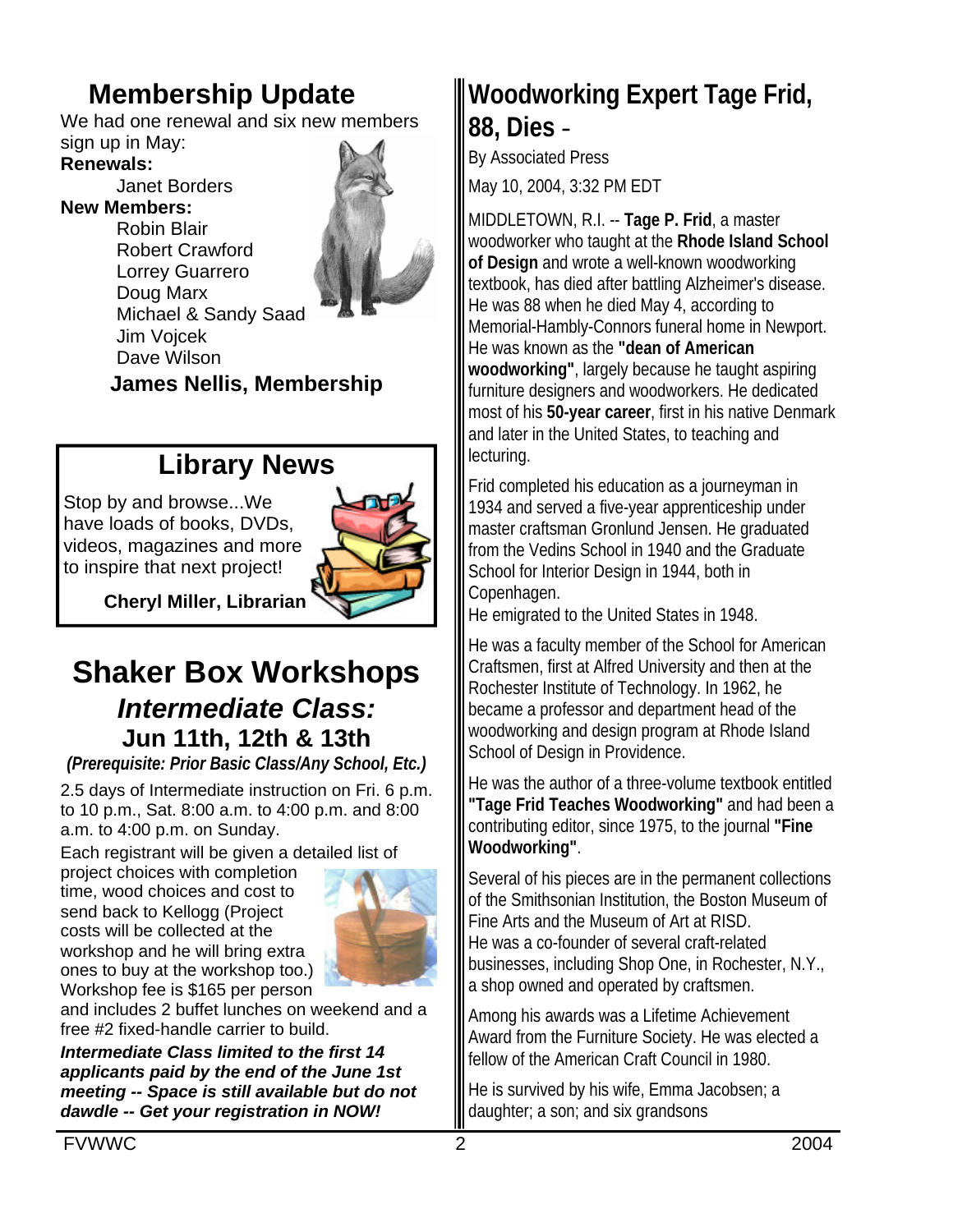# **FVWWC MONTHLY DRAWING**

**by Charlie Christensen**



Drawing winners in May 2004 were:

1. **Fred Rizza: Porter-Cable BN125A 18 ga. Nailer**

2. **Ron Rhodes: \$50 Home Depot Gift Card**

- 3. **Robin Blair: \$25 Home Depot Gift Card**
- 4. **Dave Kline: Set of Metric Allen Wrenches**

For June we will again have a choice of three 1st Prize items, along with a variety of secondary items -- *Including a 1st prize choice of a \$100 Gift Cheque to use as you wish!:*

**Dremel #8000-01 Lithium-Ion Cordless & Super Accessory Kit Combo**

**\$100 AmEx Gift Cheque Same as cash -- Good everywhere for anything!**

**Senco FP-10 23 Ga. Micro-Pinner**



**http://www.dremel.com**

**http://www.aeis.com/**

**Show & Tell**



**http://www.senco.com**



We had yet another great showing of projects in May: **Glenn McDonald:** Wood/Steel Clamps, items to be auctioned from his shop, lots of age on them but still useful.

**Charlie Christensen:** A 90° Panel Jig for the Table Saw. Unfinished of Baltic Birch Plywood and Cypress.

**Ray Upham:** Cherry Kitchen Cabinets finished with Polyurethane.

**Jim Kimble:** Several small Veneered projects The winners in this months drawing were: of various unfinished woods.

**Jim Robertson:** 2 turned bowls, one Claro Walnut Root and one Avocado, with Tung Oil.

**Ken Runyan:** Saw blade Wall Clock of Walnut, Maple & Mahogany with a spray Lacquer finish.

**Rick Lambert:** Circle Cutting Jig of MDF.



**Jim Gill:** Drawing Board of unfinished Plywood & Oak.

**Stan Anderson:** Birdhouse of Cedar & Pine with a white paint finish.

**Fred Rizza:** Bird Feeder of unfinished Cedar.

- **1. Jim Kimble:........Mini-Clamp Set**
- **2. Rick Lambert: ....Asst. Jigsaw Blades**
- **3. Ray Upham: .......11" Long Nosed Pliers**
- **4. Jim Robertson:..Copy of ShopNotes**
- **5. Jim Gill:..............9 pc. Mini-Tool Kit**

Keep the great ideas and projects coming...It is inspirational and educational for all.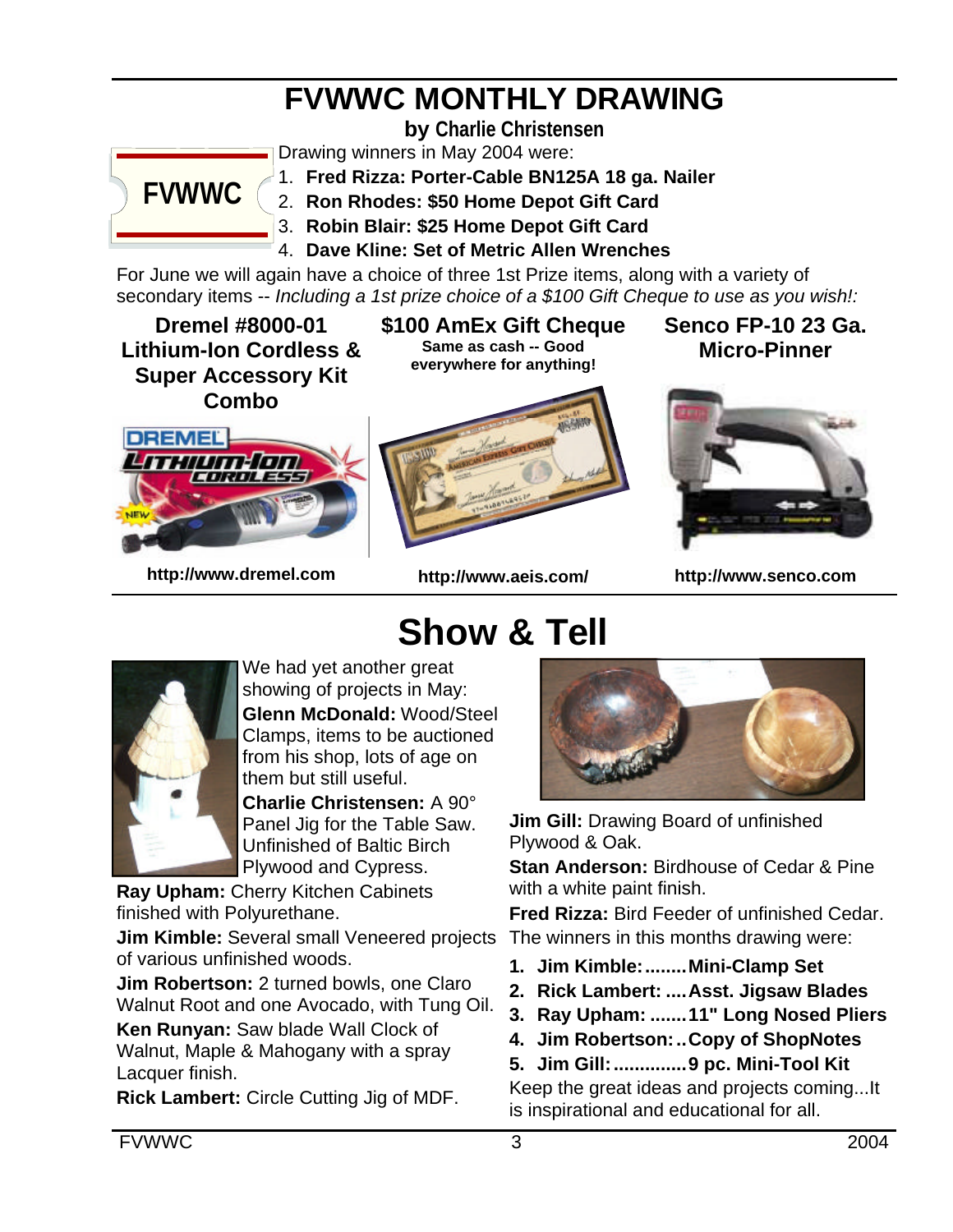# **REVIEW: Basic Shaker Box Workshop**

Well, I meant to take some notes from all of my fellow students but by the time the workshop was over I was just too tired to *think!* WOW -- we learned so much I thought my brain would burst. John Kellogg is now one of my favorite instructors and also has more patience than most folks.

Just goes to show that the Shaker training is much more than woodworking, it is absolutely a way of life!

First timers and those taking a refresher course all left tired but glad they had

attended. All of the boxes I saw looked pretty good for beginners and some were downright outstanding! Even mine are not too bad *-- I especially like the #3 but that's another story --* And I





have to thank Teresa Glisson and the others who were so quick to lend this novice a hand or two when I needed it most.

A great teacher, good friends and a chance to learn a lost art -- *It's all good!!!*

#### **Linda G. Christensen, Editor & Shaker Box Maker in Training**

*Quote from classmate Darrel Anderson:* "You can not say a bad thing about John Kellogg or his class. He is an outstanding teacher, willing to meet each student's needs. I have called him 3 times with questions, since the class, and he has always taken time to provide me with answers and insight."

# **Community Projects**

• The **Windmill** at **Fabyan Forest Preserve** was capped on a cloudy Thursday morning in April and a number of our members and others were there to watch the show. I can tell you it was absolutely awe inspiring to see the grace with which they handled the massive cap and swung it up and into place with the precision of surgeons.



• On Friday, April 30th, FVWWCers **Ron Gilkerson, John Roloff, Bob Dalhstrom** helped the **Batavia Streets Department** deliver **500 Red Oak trees** to 4th graders in the Batavia School District. Each spring members of FVWWC participate in Arbor Day events in conjunction with local organizations,



**FVWWC** 2004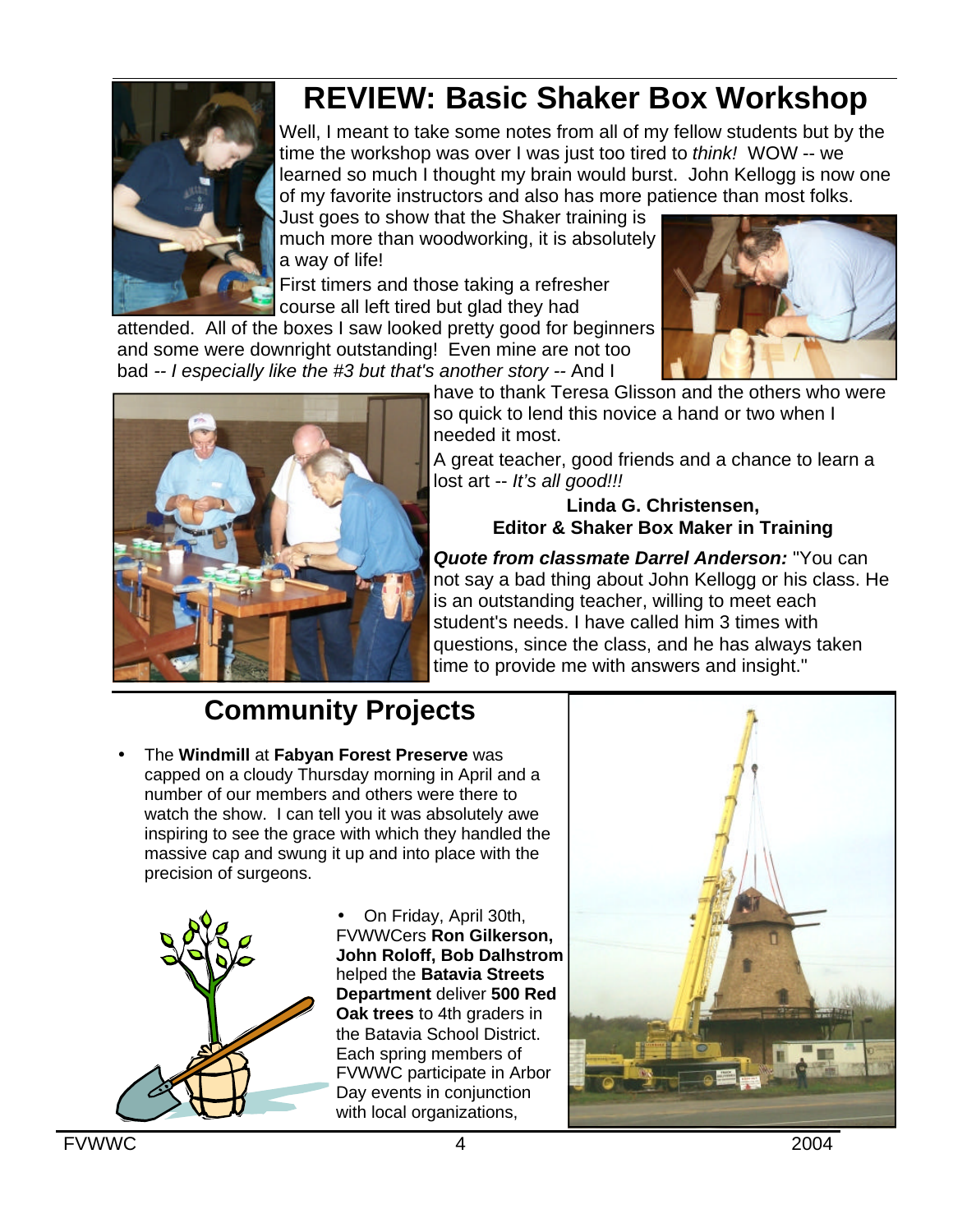# **CLASSIFIEDS**

# **FOR SALE**

High Capacity Potassium Permanganate Iron Filter, Model 5600 timer, 8" dia. tank, 7 years old, new media (green sand) bed installed within the year, built in bypass valves for a 3/4" water input line.

Reason for selling - no longer required Price = \$150.00 (new =\$650.00), Includes PP tank and 4 quarts of Potassium Permanganate (\$80.00 value).

Contact: **Jim Cummings** 1S200 Cantigny Dr Winfield, IL 630-842-5065 jcummings000@msn.com



#### **DEALS ON WHEELS** Found a deal on 1 1/2" x 1/4" wood wheels and passing the deal on to you! These are perfect for those toys you were thinking of

making for our Christmas Toy Drive!!!

#### **See me at the next meeting or...**



#### **...Contact me now to reserve yours!**

*Remember, all proceeds go to FVWWC!*

**Linda G. Christensen woodworkers@fvwwc.org (630) 897-4877**

# **VACATION GETAWAY**

#### **FLORIDA CONDO FOR RENT** --

Need some vacation time or want to play "snowbird" after the Christmastime toy/ holiday meeting, then our one bedroom, one bath, efficiency condo on a very private area of Fort Myers Beach has it all: a view of the gulf, heated pool, lagoon with a bird feeding area, shops & restaurants across the street, tennis courts on premises and an 18 hole golf course just down the street.

December 15th - April 30th: \$675 per week (or save at \$2,600 per month)

May 1st - December 14th: \$375 per week

**Joe Popp 630-620-0819**

# **FREE WOOD**

Black Cherry for turning or carving. Have a decent amount of very large, 18" long log sections of a recently cut tree. *(Remember the offer from Dennis Reckamp to come & get it? Well I was there and I got a bunch!)*

Anyone interested in some nice, green wood can talk to me at a meeting or give me a call.

> **Mike Madden (630) 759-5119**

### **YOUR AD HERE** *--* **Free to Members:**

Contact (630) 897-4877, woodworkers@fvwwc.org or Fax ad to (630) 844-3385 at least three weeks prior to the meeting date to be included.

#### **Editor, Linda G. Christensen**